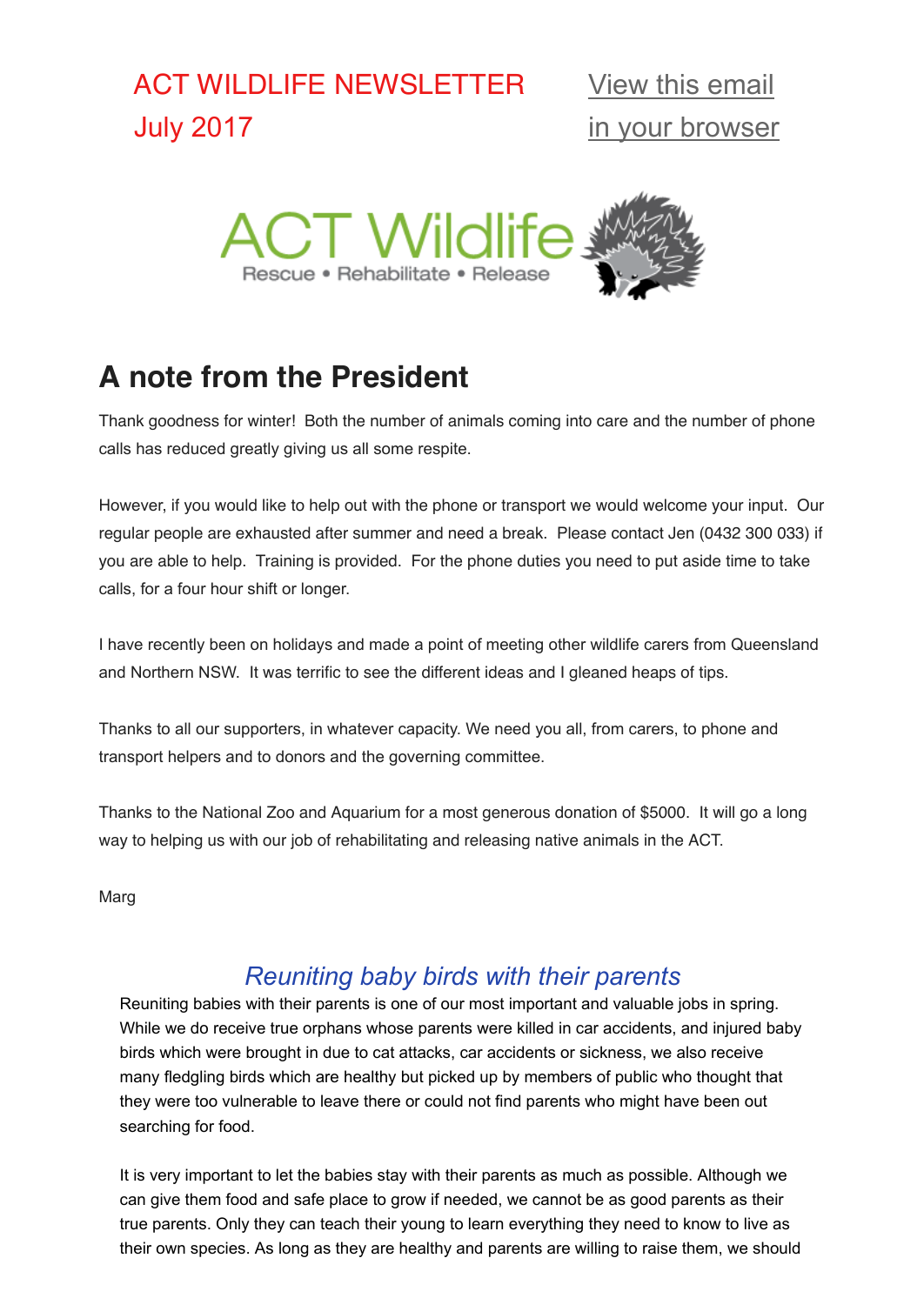not interfere and should respect their right and their responsibility to raise them.

Here are the common species we reunite. Photos show the beautiful moment of reunion.

*Australian Magpie*: Some magpie babies come out of the nest before they can fly, so they spend days on the ground walking around. Very easy to know if they are the true parents or not. As soon as they hear the baby's call, they come to you straight away. If they swoop you and start to feed the baby, you can just leave him with them. If they attack the baby or ignore, we need to walk around the area as their territories are close to each other. The baby might have had wandered into the neighbour's territory when it was then picked up.



**Pied Currawong**: We need to watch from a quite distance as parents often don't come down if you are around. Parents will come in the area once they hear the baby's call. Place him on a branch and go far from him and observe until parents feed him.



*Red Wattlebird*: The baby will give the constant begging noise which parents can hear and come straight away. Once you leave him on a low branch and step back, you can see parents to feed him very soon. Usually the territories are not close to each other, so it is easy to know if they are the right ones.



*Noisy Miner*: Like the Red Wattlebird, the baby will give constant begging calls which the parents come for. The difference from Red Wattlebird is that any adult birds even though they are not parents will also come to check on him. You might see the adult checking in the begging baby's mouth by inserting his beak into baby's mouth (as if he is feeding the baby but the adult does not have any food to give in

the beak). If they find that he is not their baby, they will just leave and ignore or start to peck him. Their territories are often very close each other (sometimes 3 family groups in a same carpark), so we have to make sure whether they are the right family. Usually there are other adult members other than parents – such as previous year's young help feeding. Once they have their baby back, they will ask you to leave with their tongue out and threat calls.



 *Crimson and Eastern Rosellas*: Their babies are often taken out of the hollows when trees are cut down or out of the roof space where they nest. We make sure that we have all the babies and put up a parrot box on a tree near the entrance of the original nest. Wait until parents come back (sometimes it will take a few hours), then show the

babies to them and feed them. We put them into the box one by one while they watch. We go back to check every 3-4 hours if they are fed by touching crop and feeling for grains. If not yet, we feed them until parents go in and restart rearing them. In most cases, they start to use the box on the same day.

*If whole nest comes down by storm etc*: We had some cases of Magpie-larks and Pied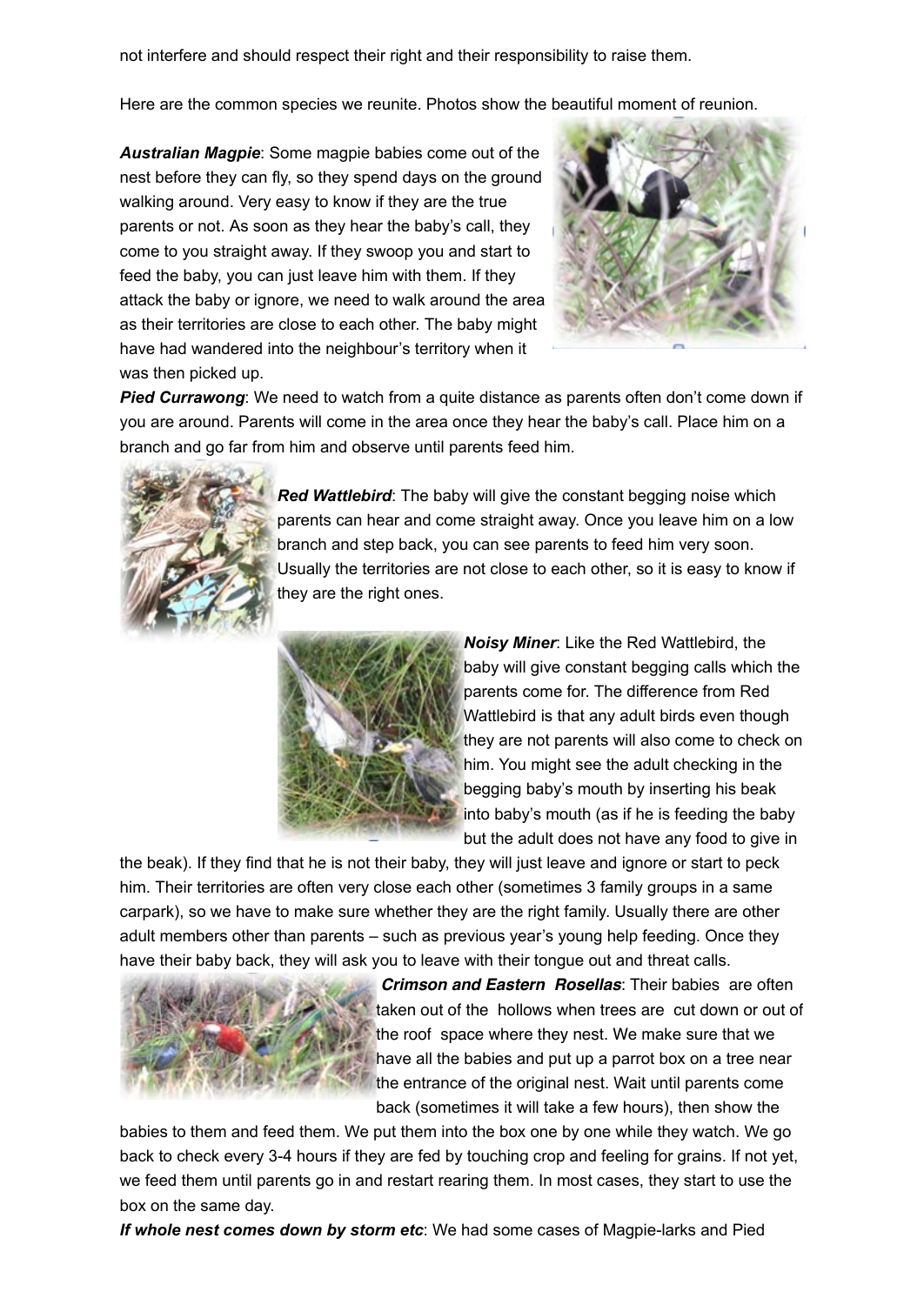Currawongs whose whole nest came down with babies in it. As long as the babies are healthy and covered by feathers to keep themselves warm until parents come back, we put up a fake nest such as basket in a partly shaded tree nearby. Between finders and carers, we monitor the nest and parents and feed the babies until parents come back. Usually it works quite well.

Reuniting babies with their parents is sometimes hard work and time consuming but very rewarding. Your time and effort is worthwhile when you hear their happy calls to each other and see their happiness at being reunited.



#### March - June 2017 Bird Report

By Kumiko Callaway & Jennette Finlayson

315 birds (47 species) came into care during March, April and May. 136 birds (43%) were successfully released. Sulphur-crested Cockatoos and Australian Magpies were the top 2 species in this quarter followed by Australian King-Parrots, Crested Pigeons and Eurasian Coots. The main reason coots came in was by being rescued when trapped in a storm drain. With the weather getting colder, we had more cases of parrots with PBFD and wasting disease. We also had an increased number of cockatoos and galahs searching for scarce food along busy roads being hit by a car. Some cases of currawongs with scaly leg mites were reported, especially in those people who regularly feed them unhealthy food.

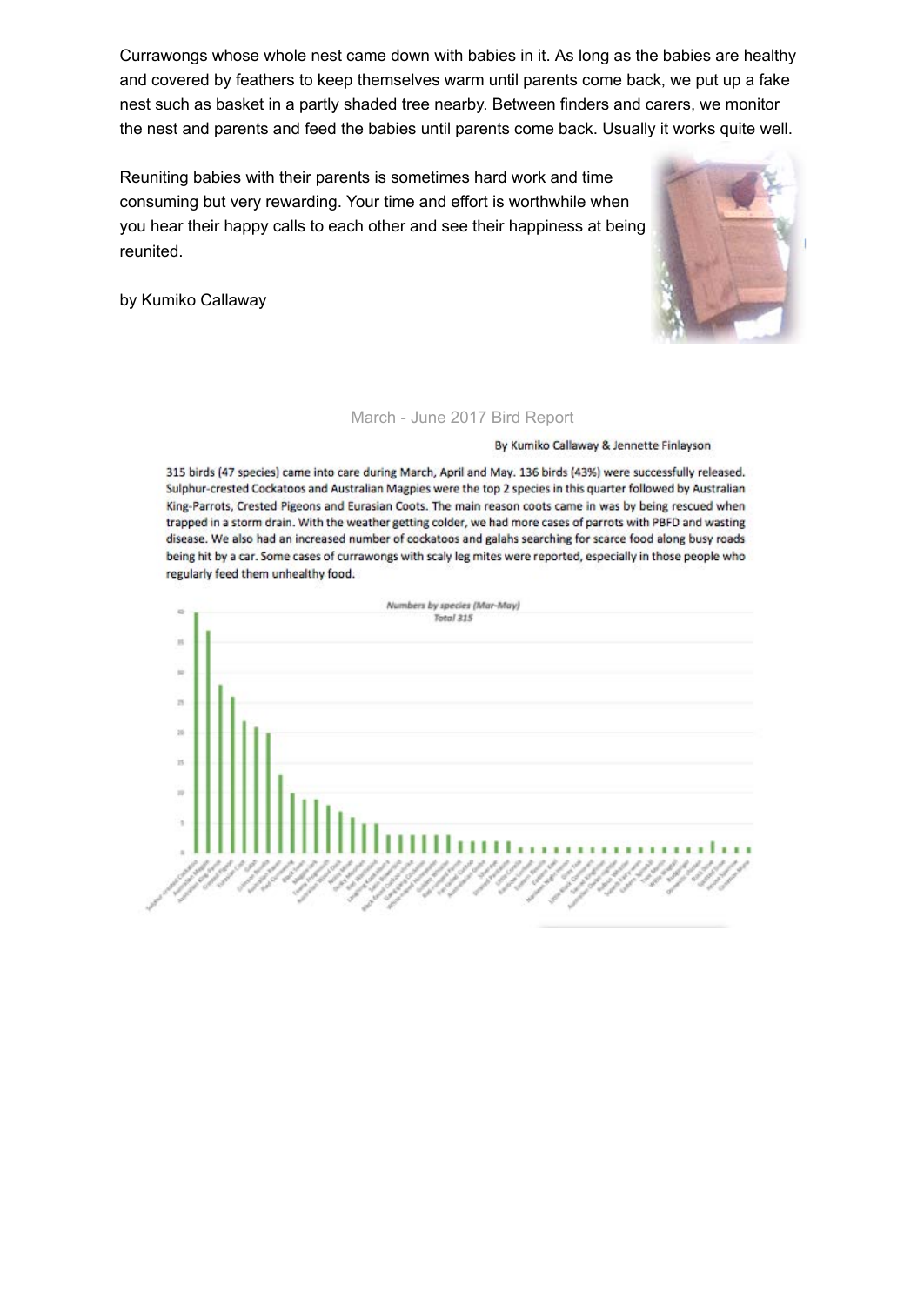



A Galah flying-away happily after his 2 fractures at ulna & radius healed perfectly with cage rest. Was in care for 4 weeks.



## [PIZZA MOGUL](https://internetorder.dominos.com.au/estore/en/ProductMenu)

Britt has organised a neat way to make money for ACT Wildlife. For each pizza ordered from the link above ACT Wildlife gets \$0.75

Scroll down until you see this part of the screen - put ACT Wildlife in the search bar and go from there!!

### **SEWING VOLUNTEERS**

Welcome and thanks to Paula Edmondson who has volunteered to be our Sewing Coordinator.

Anyone wanting to help with making pouches and other things that will

## **FUNDRAISING**

### Cadbury chocolate FUNDRAISER

Heather is again holding chocolates for those of you who would like to sell chocolates on behalf of ACT Wildlife. Give her a call if you have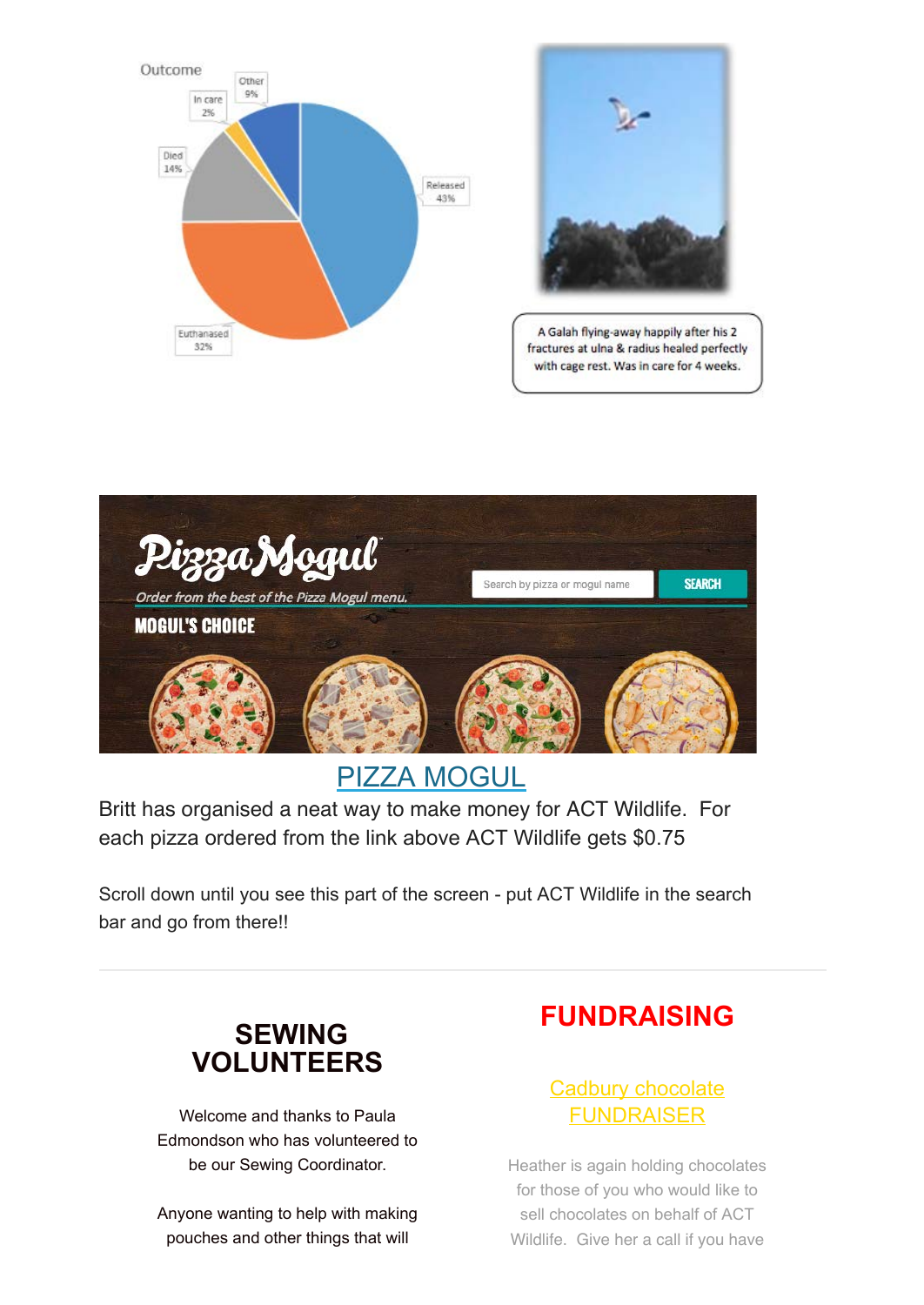help wildlife rehabilitation please request the ACT WILDLIFE SEWING PATTERN BOOKLET. email Marg at [info@actwildlife.net](mailto:info@actwildlife.com?subject=Sewing%20volunteer) You will then be put in touch with Paula We have plenty of flannelette sheets and some other resources for use.

chocoholics at your workplace or interest group.

Support ACT Wildlife and enjoy a nice glass of wine at the same time. Go to

#### www.**[goodwillwine](http://www.goodwillwine.com.au/)**.com.au

select ACT Wildlife as your charity and choose your wine.

So far we have been given \$462 from Goodwill Wines, a donation from wine sales where our charity is chosen.



| 2017 Training Schedule - tentative |                    |  |  |             |  |  |  |  |
|------------------------------------|--------------------|--|--|-------------|--|--|--|--|
| 16th July                          | Possum care        |  |  |             |  |  |  |  |
| 22nd July                          | <b>Basic Birds</b> |  |  |             |  |  |  |  |
| 6th August                         | <b>OPTIONS</b>     |  |  |             |  |  |  |  |
|                                    | (Orientation)      |  |  |             |  |  |  |  |
| 10th Sept                          | Advanced           |  |  |             |  |  |  |  |
|                                    | birds              |  |  |             |  |  |  |  |
| 19th Nov                           | <b>OPTIONS</b>     |  |  |             |  |  |  |  |
|                                    | (Orientation)      |  |  |             |  |  |  |  |
| 3rd December                       | Possum care        |  |  | Orientation |  |  |  |  |
|                                    |                    |  |  |             |  |  |  |  |

### SPOTLIGHT ON A VOLUNTEER

#### **Jen Finlayson**

Phone, Rescues and Transport Coordinator and Northside Bird Coordinator

*"Who you gonna call?"* (sorry Ghostbusters!)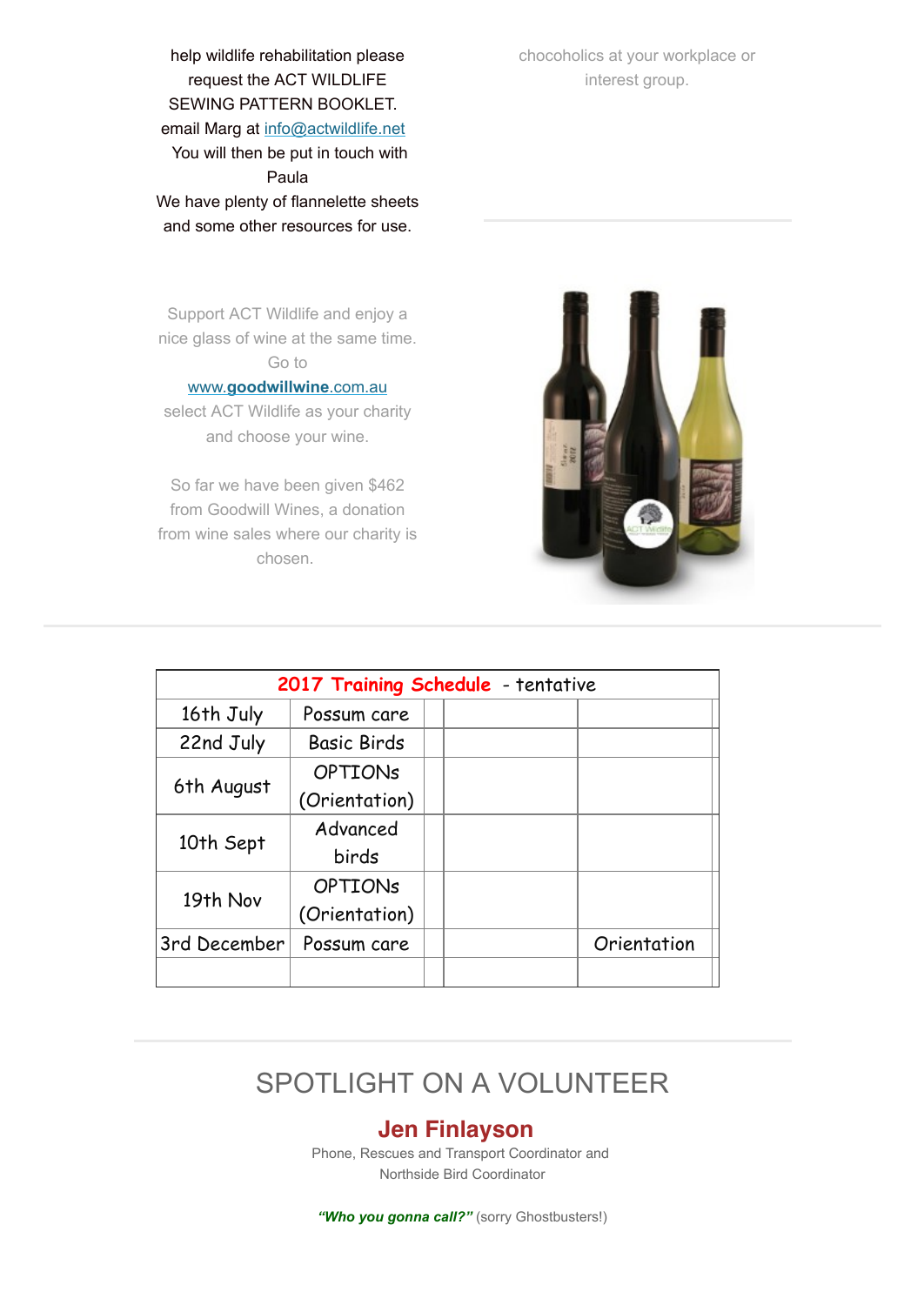When members of the public find an injured native animal, they call ACT Wildlife on 0432 300 033. Sometimes, the person they speak to on the other end of the phone is Jen Finlayson. If not Jen then one of rgw 12 - 40 volunteers who take on the job of being the first point of contact with our organisation for callers with concerns about wildlife.

Jen is a busy mum and grandma as well as the Phone, Rescues and Transport Coordinator. She is also the Northside Bird Coordinator.

The majority of calls that the phone volunteers deal with are for advice about sick and injured animals, most frequently birds falling victim to vehicle strikes, and suffering disease. Many callers are unaware that they can take an injured bird and animal to the vet for assessment at no cost to themselves. Vets will call ACT Wildlife if the animal needs rehabilitation and/or release. Animals requiring care are then allocated to carers with experience with those species.

Members of the public who find injured Eastern Grey Kangaroos (EGK) should call Access Canberra who will notify the Rangers to see to the animal. Orphaned EGK's can be taken care of by carers in NSW wildlife organisations. If the animal is a wallaby rangers can humanely euthanase an injured adult and orphaned joeys are then raised by ACT Wildlife volunteers.

Occasionally calls are received about mangy wombats, a seriously debilitating and frequently fatal condition, and these people are directed to call Access Canberra. However, orphaned wombats, even those with mange, can be cared for by our volunteers.

At times, possum joeys are found, sometimes by the family pet, other times by eagle eyed walkers. The phone volunteer will link the finder to the species coordinator for assessment and allocation to a carer.

Spring and summer sees an influx of baby birds. Again, the phone volunteer will refer these to the northside or southside bird coordinator who will assess whether the bird is actually orphaned (some are inadvertently "kidnapped" by well-meaning members of the public and can be reunited with their parents) and allocate them to a carer who will raise the orphan to independence and release.

Flying foxes can become entangled in fruit tree netting. Members of the public should not attempt to catch or handle flying foxes or microbats as these may carry the deadly Lyssavirus. Our phone volunteers will organise a rescue by an immunised and experienced rescuer.

Lizards are often attacked by family pets and injured lizards should be taken to a vet for assessment. However, a beautiful blue tongue lizard or dragon that is crossing through your garden can be left to continue on its way. Callers are always advised to put pets inside until the lizard has moved away.

The same advice will be given about echidnas that find their way into gardens. People should just enjoy its brief visit and let it move on unhindered.

Another important role that Jen coordinates is that of transport volunteers. While members of the public are encouraged to take safely contained wildlife to vets, carers and coordinators, at times it is necessary for a Wildlife volunteer to transport an animal to or from vets, carers and rescue and release sites.

All calls regarding snakes should be made to Access Canberra or a snake relocation business.

Jen shared some amusing stories of calls regarding domestic animals, sheep and foxes, none of which are native to the ACT, and about which our volunteers are unable to do anything. Usually people who call are appreciative of the role our phone and transport volunteers play, however, occasionally there are those who feel we are not doing the job we are "paid to do." Some diplomatic explanations are sometimes necessary.

If the role of phone or transport appeals to you, Jen would love to have your assistance. You can volunteer for as little as one 4 hour phone shift each month, or be more available if you have the time and interest. Your most important qualities will be your ability to empathise with sometimes distressed members of the public and to stay calm. ACT Wildlife will provide all other training support for all new phone and transport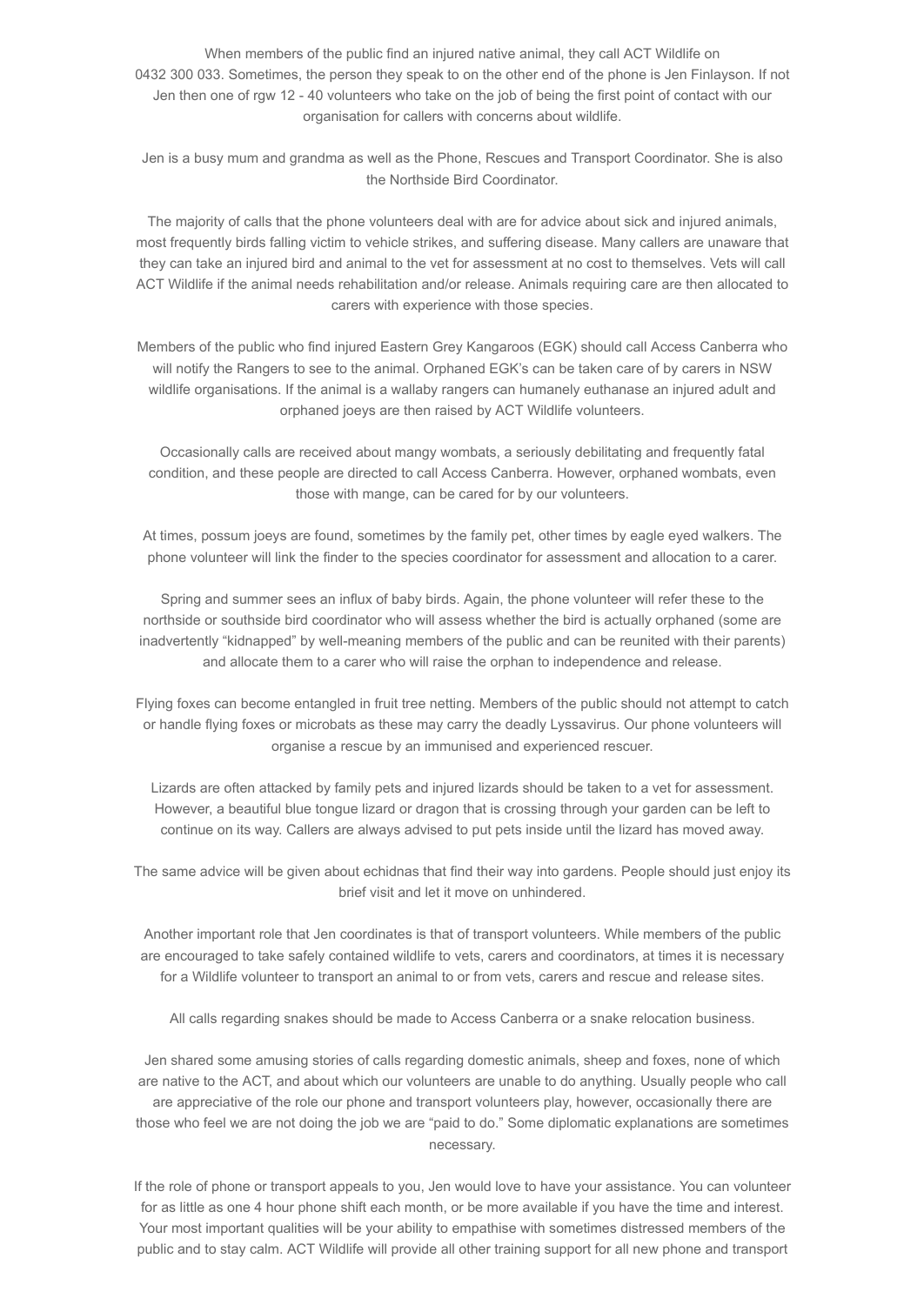volunteers. What you get out of it will be having insights into the wonderful interactions of wildlife and the people who live in our beautiful bush capital and knowing that you have helped both. As with all volunteering there may be small costs to individuals, but those of us who volunteer in any capacity understand that this is part of the "job".

Jen can be contacted for further information about these roles on actwildlifephone@gmail.com.

### CREATURE FEATURE or HOW TO TELL THE DIFFERENCE BETWEEN FERAL AND NATIVE RATS AND MICE

Is not Bandicoot, is rat!!! (sorry Manuel of Fawlty Towers for the misquote!)

From time to time members of the public catch a small rodent like creature or it is brought to them by the family cat or dog. They are concerned that they have inadvertently caught a native marsupial or native rat and ask us to identify the animal. It can be quite difficult but there are some basic differences that might make the identification easier.

|                  | <b>Tail length</b> | ears    | teeth         | Pouch           | <b>Testicles</b> | feet      |
|------------------|--------------------|---------|---------------|-----------------|------------------|-----------|
|                  |                    |         |               | (female)        | (male)           |           |
| Rat (black)      | Longer             | pointed | Prominent     | none            | <b>Between</b>   | Claws     |
|                  | than body          |         | top and       |                 | tail and         | on all    |
| (Feral)          |                    |         | bottom        |                 | urogenital       | toes      |
|                  |                    |         | front         |                 | opening          |           |
|                  |                    |         | incisors      |                 |                  |           |
| Mouse            | Longer             |         | Prominent     | none            | <b>Between</b>   | Claws     |
|                  | than body          |         | top and       |                 | tail and         | on all    |
|                  |                    |         | bottom        |                 | urogenital       | toes      |
|                  |                    |         | front         |                 | opening          |           |
|                  |                    |         | incisors      |                 |                  |           |
| <b>Bandicoot</b> | Shorter            |         |               | <b>Backward</b> | <b>Between</b>   | Longer    |
|                  | than body          |         |               | facing          | urogenital       | middle    |
|                  |                    |         |               |                 | opening          | toes on   |
|                  |                    |         |               |                 | and belly        | rear feet |
| antechinus       | Same               |         | Cat like,     | present         | <b>Between</b>   | No nail   |
|                  | length as          |         | small sharp   |                 | urogenital       | on rear   |
|                  | body               |         | No rodent     |                 | opening          | foot      |
|                  |                    |         | like incisors |                 | and belly        | "thumb"   |
| <b>Bush rat</b>  | Shorter            | rounded |               |                 |                  |           |
| (native)         | than body          |         |               |                 |                  |           |

### Interesting links

This fascinating story from Clearwater Marine in Florida, home of Winter the dolphin. A glimpse into the value placed on wildlife as evidenced by the number of people involved in the release of this time seahorse.

<https://www.seewinter.com/cheeto-the-lucky-seahorse-released/>

Mange Project Update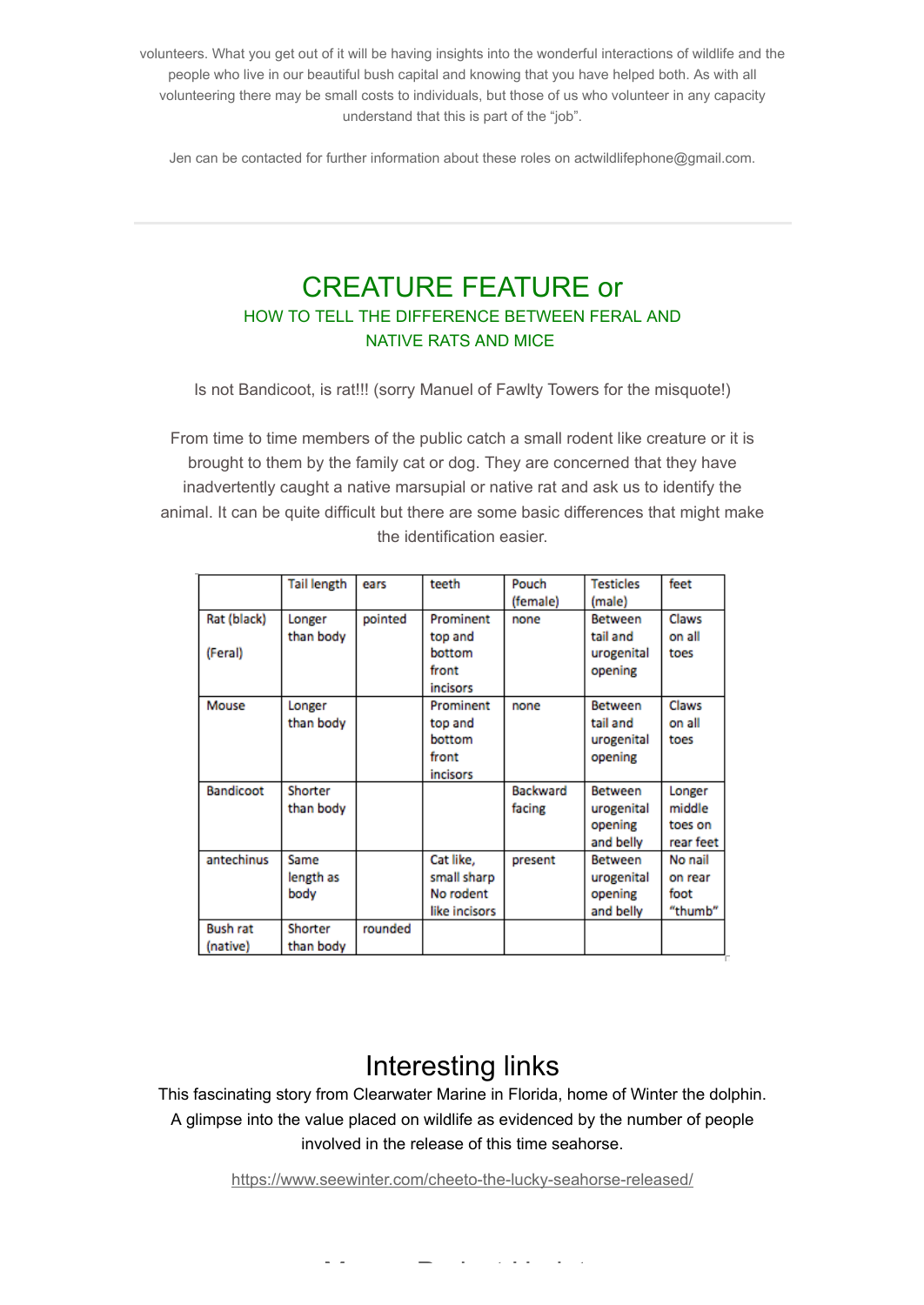## Mange Project Update

The Mange Project is continuing on schedule.

The results are coming in for the first phase. Video footage is being analysed and we should be able to have definitive results soon.

One of the three study areas will be continuing until early next year.



ACT Wildlife Inc is a charity with DGR status. Donations of \$2 and over are tax deductible.

> Your donation will go directly to help orphaned, injured and sick wildlife in our care

> > **[Donate](http://actwildlife.net/donation-info.html)**

keeping in touch

AND NOW........ JUST BECAUSE SHE'S SO CUTE...... LILLI AFTER HER BOTTLE